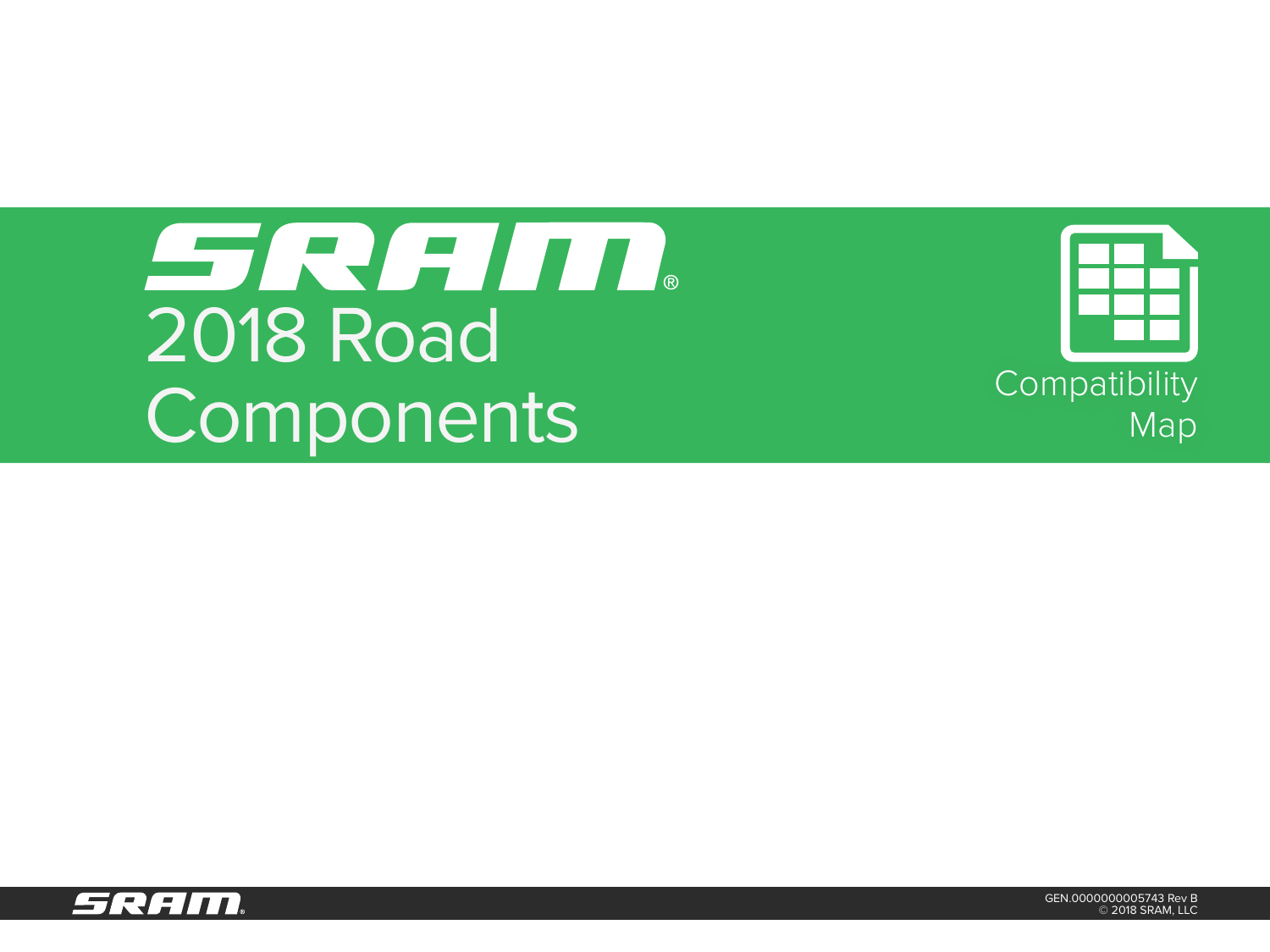### 2x11 Road Compatibility



**PFGXP**: PressFit GXP™

**PF30**: PressFit 30™ PS: Power Spline BB 386: BB386 EVO SB: Shift-Brake Lever BL: Brake Lever M: Cable Actuated Brake Required: Required: Required: PressFit 30™ PS: PressFit 30™ PS: Post and Detail and Detail and Detail a **BB 386:** BB386 EVO **SB:** Shift-Brake Lever **SL**: Shifter **BL:** Brake Lever **E:** Wireless Only

**M:** Cable Actuated Brake **H:** Hydraulic Brake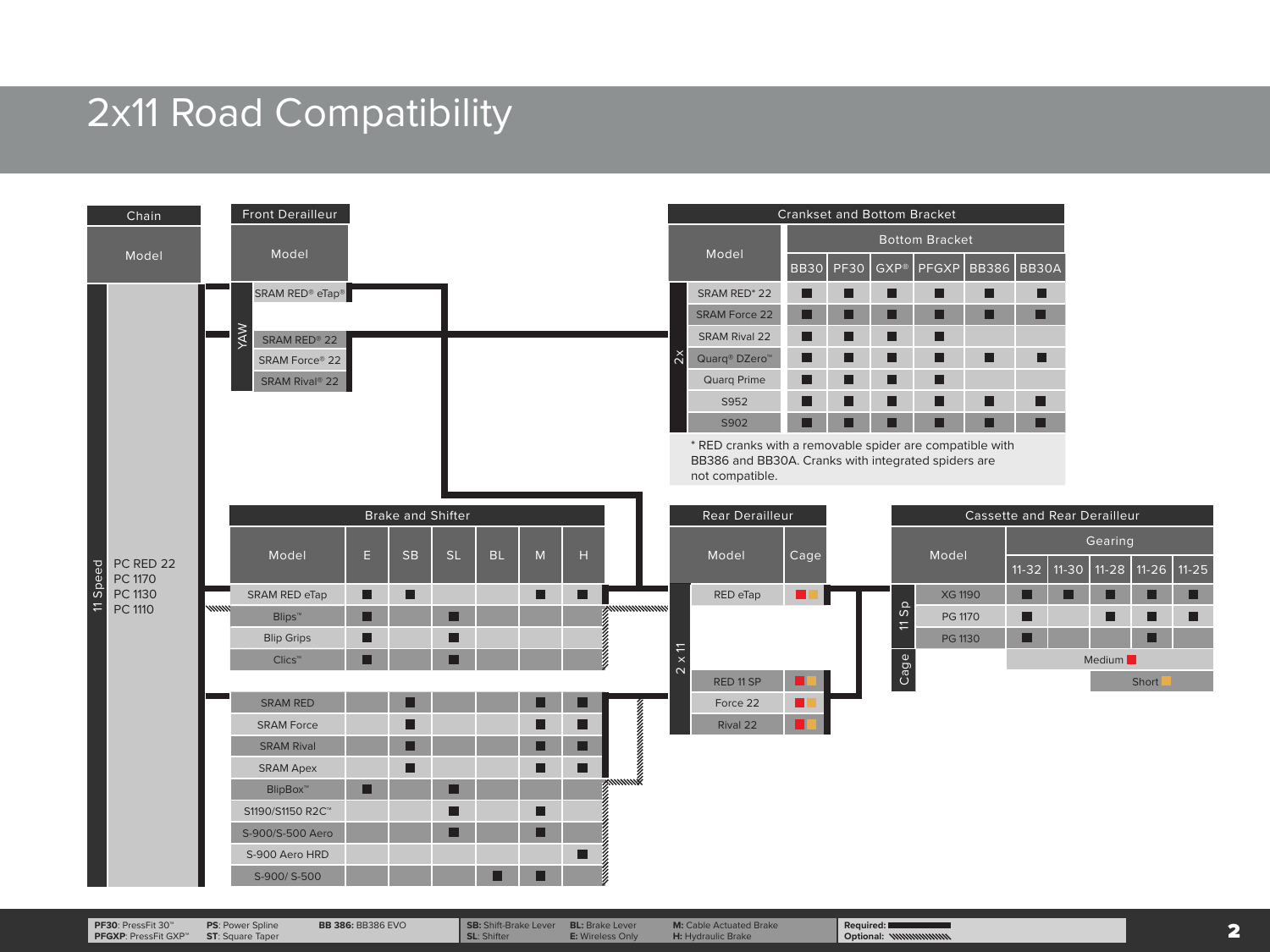#### 1x11 Road Compatibility



**PFGXP**: PressFit GXP™

**PS**: Power Spline **ST: Square Taper** 

**BB 386:** BB386 EVO **SB:** Shift-Brake Lever

**PF30**: PressFit 30™ PS: Power Spline BB 386: BB386 EVO SB: Shift-Brake Lever BL: Brake Lever M: Cable Actuated Brake Required: Required: Required: Required: PressFit 30™ PS: PressFit 30™ PS: Post and Detail and Detail an **SL**: Shifter **BL:** Brake Lever **E:** Wireless Only

**M:** Cable Actuated Brake **H:** Hydraulic Brake

**Required: Optional:**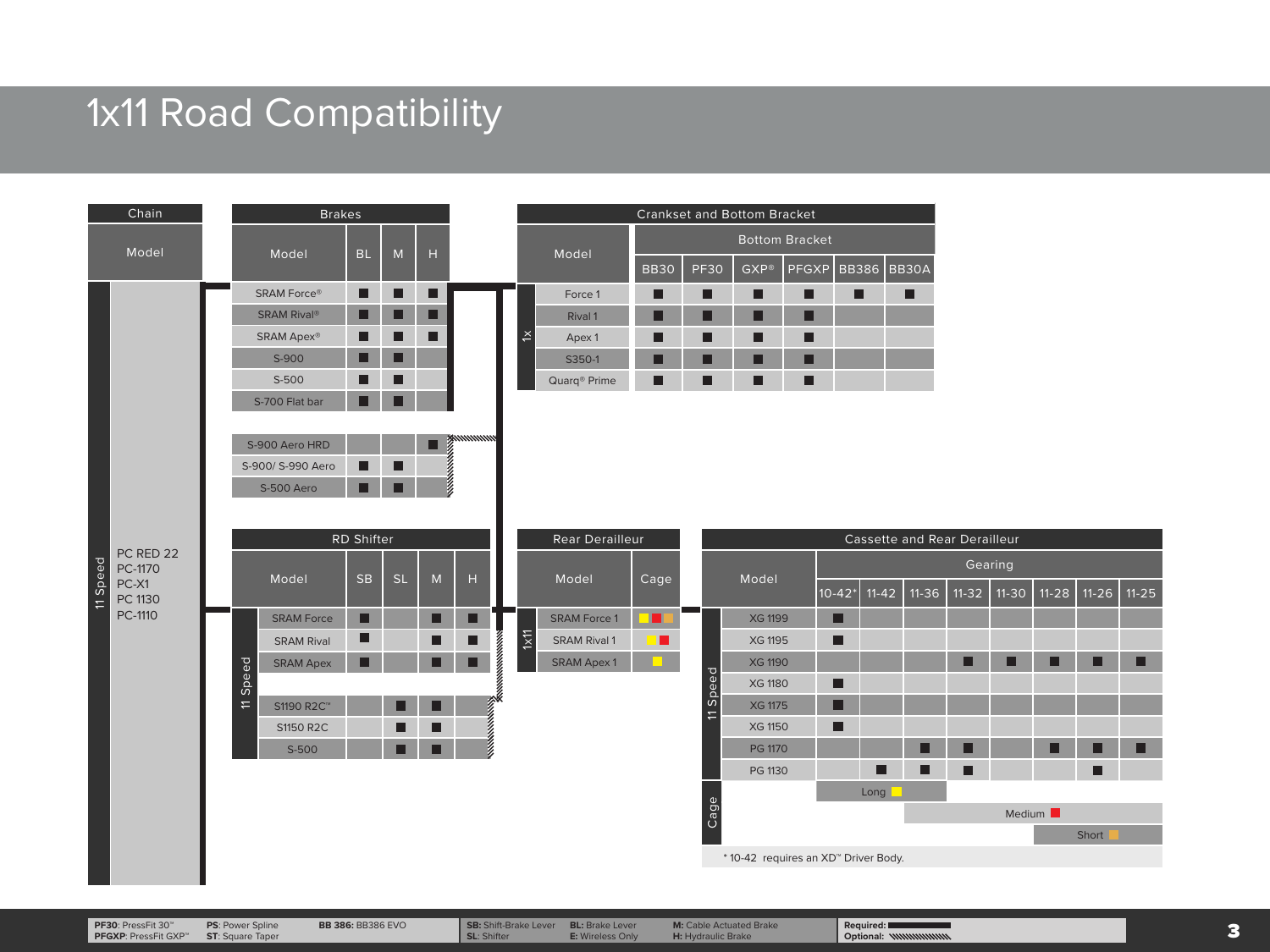## 2x10 Road Compatibility



**PFGXP**: PressFit GXP™

**PF30**: PressFit 30™ PS: Power Spline BB 386: BB386 EVO SB: Shift-Brake Lever BL: Brake Lever M: Cable Actuated Brake Required: Required: Required: PressFit 30™ PS: PressFit 30™ PS: Post and Detail and Detail and Detail a **BB 386:** BB386 EVO **SB:** Shift-Brake Lever **SL**: Shifter **BL:** Brake Lever **E:** Wireless Only

**M:** Cable Actuated Brake **H:** Hydraulic Brake

**Required: Optional:**